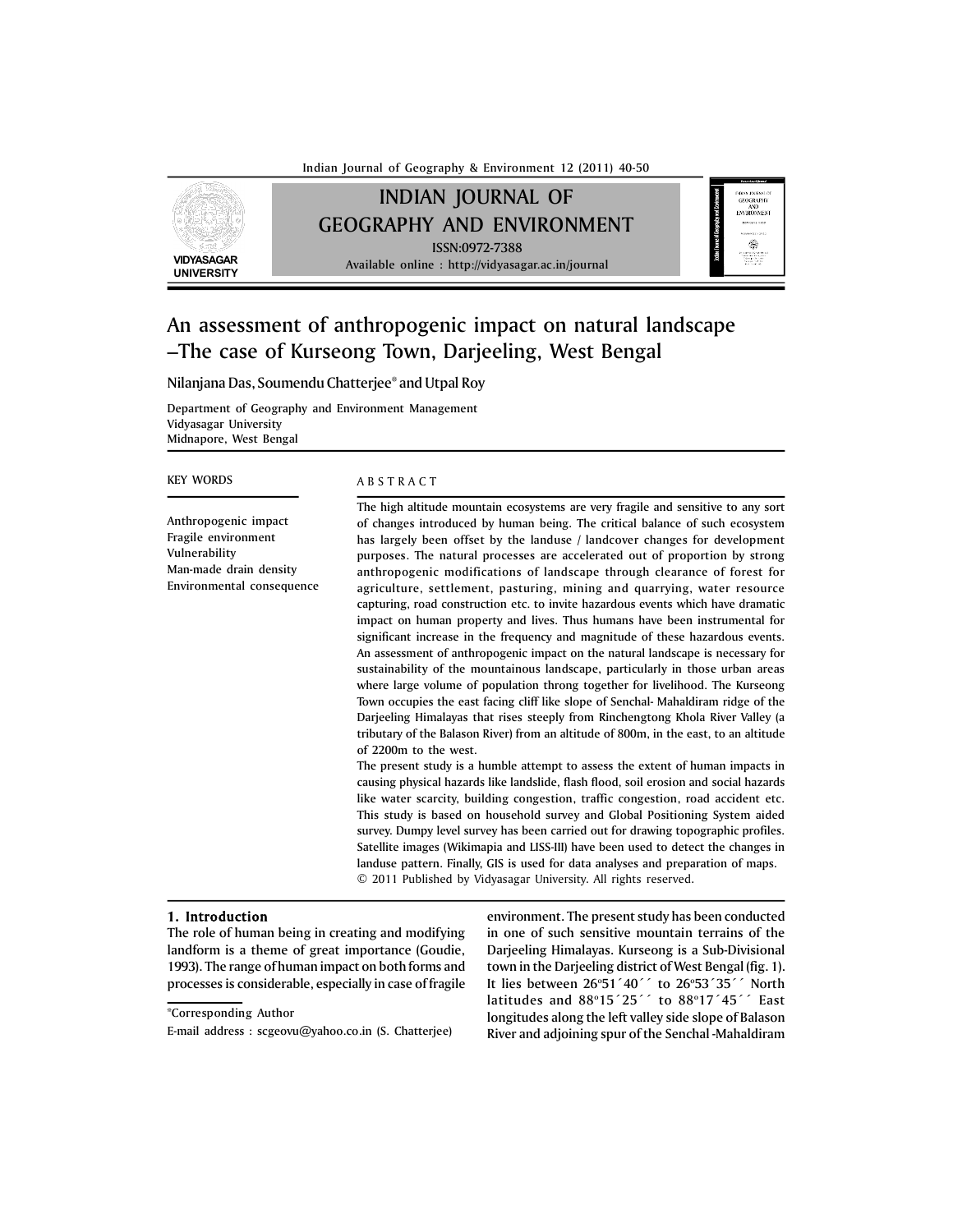



Figure : 1 Location map of the study area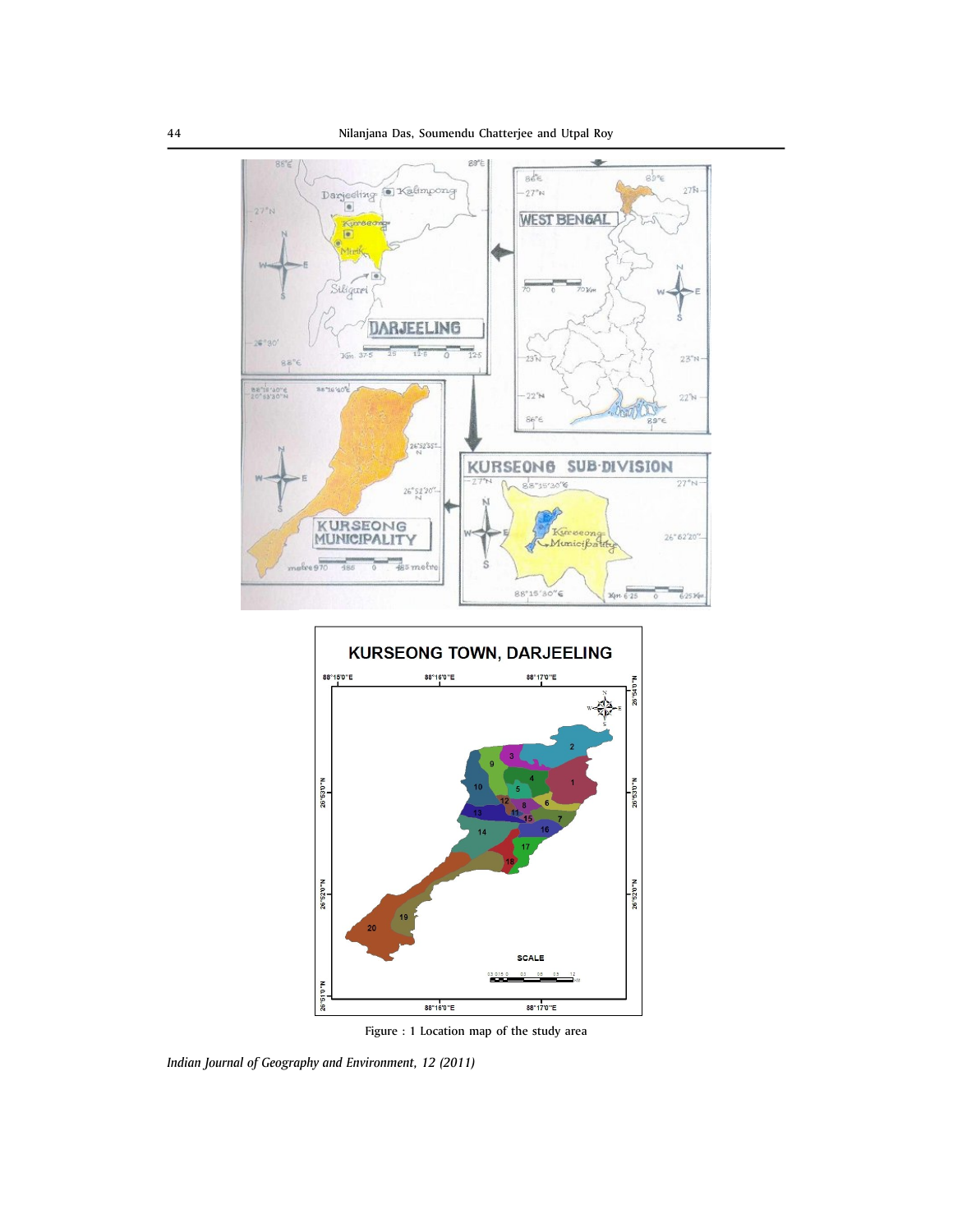range. It is one of the oldest urban centres and was originated way back in 1835 when the British Government of India took this town on lease from Sikkim kingship. Kurseong Municipality came as a separate administrative unit in 1878. It began to develop as a resort town and became centre of attraction after the construction of Siliguri – Darjeeling Road (1880) and laying of narrow-gauge railway line. Along with extension of transport facilities and its connectivity with the plains, economic potentiality began to sprawl and multifaceted commercial activities like tea gardening, trade and tourism began to flourish which lured a mass of population towards it. Migrants from the neighbouring districts, states and countries converged upon this hilly urban centre causing population to grow. According to the Census of India, Kurseong town had a population of 40,019 in 2001 but in only six years, the number increased to 61,416. This dramatic change in population has great impact on natural environment. The study area is surrounded by steep slopes of mountain spurs and therefore, aerial expansion of the urban centre has been restricted which results in very high concentration of population within limited space. This has created undesirable impacts on offered environment. Construction of high rise buildings along highly vulnerable mountain slopes has led to the problem of slope instability while indiscriminate forest felling adds fuel in offsetting the harmony among environmental systems. Being located in a mountain setting, the nature of problems in kurseong is different from the general problems of an urban area on plains. The present treatise aims to assess-

- Intensity of urban uses of land
- Nature, degree and types of land transformation and their bearing on the fragile natural systems
- Social outcomes of the urbanization process
- Potentiality of the management alternatives

# 2. Methodology

This work is based on deductive methodology of investigation. Primary data have been collected through field survey. Secondary data have been collected from different books, journals, published and unpublished reports of official sources. Remote sensing data have also been used to support the field observations. SOI topographic sheet (78B/9) and satellite imageries are used to analyze the landuse/ landcover pattern of the study area. Finally, GIS techniques have been used for preparing diagrams and maps.

# 3. Results : Anthropogenic Activities

An Urban centre or area is the manifestation of concentration of population and diverse economic activities. These are the areas of strong socioeconomic interactions as well as rapid development. Development has its consequences on space. As a result, every urban area is affected by environmental problems. So is the case of Kurseong.

# *Unplanned Urbanization*

Kurseong town has a long history of urban growth since 1835. The valley side slopes in and around the town have long been chosen for tea plantation and tea processing which formed the economic bases of the study area. Its importance as a growth centre flourished when it was connected toDarjeeling and Siliguri by regular transport in 1864 and 1869 respectively, along the older Military Road and newly constructed Hill Cart Road (Tenzing Norgey Road, NH55). Tenzing Norgey Road connects the hill area to the plains of Bengal via Tindharia, Kurseong, Sonada and Ghoom. The population of this hill town increased due to immigration from neighbouring areas. Britishers also set up many educational institutes of national and international repute which also contributes to attract population. Furthermore, the enchanting beauty of the natural landscape of Kurseong (meaning 'the land of white orchid') have attracted tourists. The places of tourist interest within and around Kurseong town are Bordung Busty, Giddhar



Figure : 2

*Indian Journal of Geography and Environment, 12 (2011)*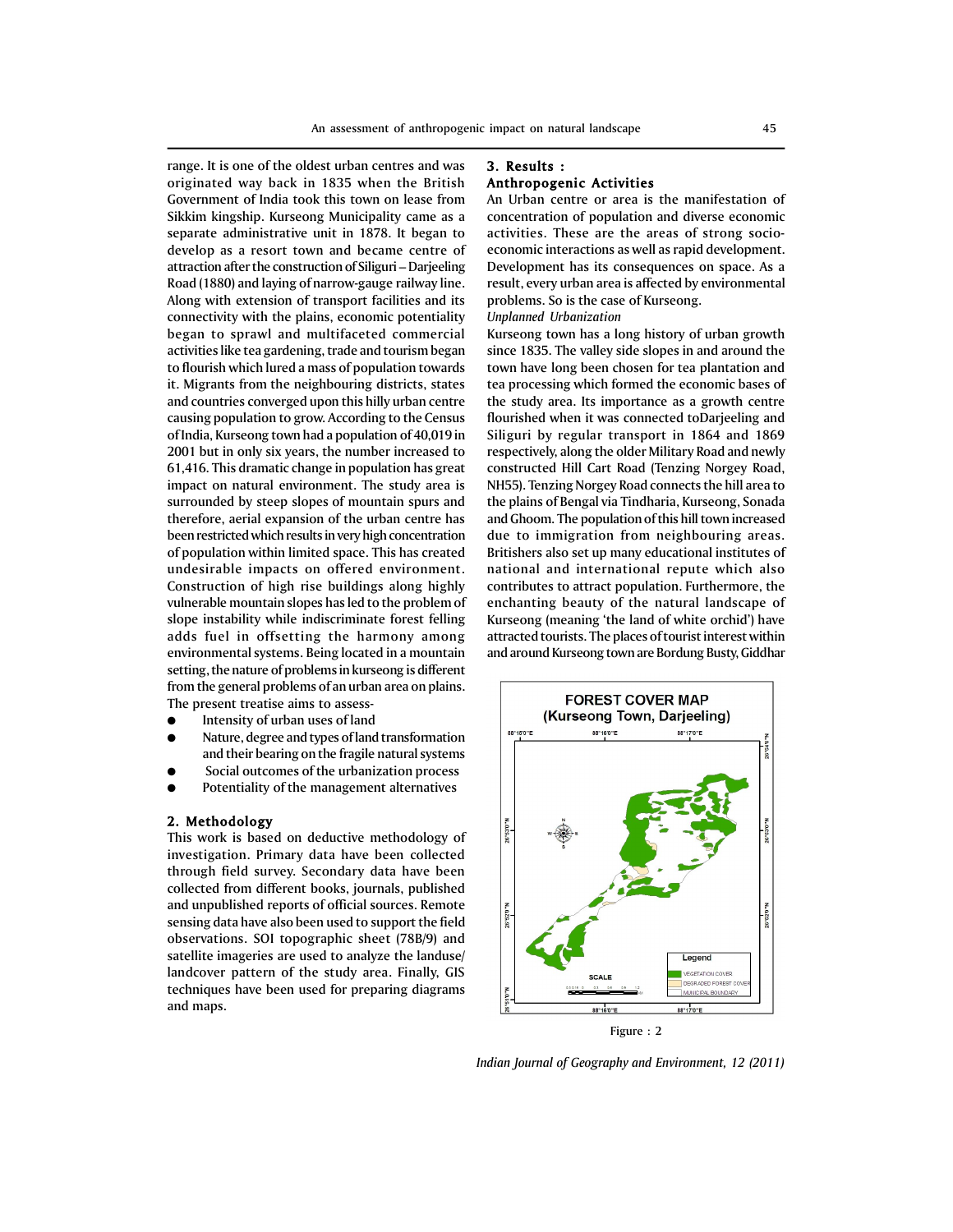Pahar, Rohini, Sittong, Latpacnchar, Dowhill, Durpin Dara, deer park etc. The town has a good market of retailing foreign consumer goods, imported from Nepal, China, Japan, Korea, Hong Kong and other South East Asian countries. All the above factors have long been instrumental for the growth of population in Kurseong town.

Urban development has caused population pressure to increase over limited space which in turn has given rise to a number of urban problems like congestion in dwelling places and traffic routes, irrational construction on steep slopes, slope failure, deforestation, shortage of drinking water, unmanaged disposal of waste etc. Exceedingly high growth is observed in the market areas where percentages of Bengali and Nepali population are rapidly rising. Due to shortage of land for construction on hilly ridges, new buildings and roads are being constructed undermining the slopes which are susceptible to land slides.



Figure : 3

# *Changing vegetal cover*

Kurseong is richly endowed with natural vegetation, the floristic composition of which varies perceptibly with altitude. The upper portion of the hill town has a distinct forest cover of temperate nature. The important species found are Alder, Cryptomenia, Walnut and Poplar. The northern part (Ward no. 1 & 2) is dominated by this kind of vegetation. Other than trees different kinds of herbs, shrubs and Orchids also characterize the natural vegetation of this part. Along with natural vegetation, tea gardens also represent a considerable part of green cover. The Forest Department's data it reveal that there has

*Indian Journal of Geography and Environment, 12 (2011)*

been a dramatic reduction in vegetal cover during the last few decades. Plantation of tea gardens also results fragmentation of vegetation cover. Urban sprawling in the forms of expansion of- township, residential complexes, tourist complexes, commercial centres, industrial establishments, hotels, restaurants and recreational centers is responsible for such kind of de-vegetation in Kurseong (fig.-2). In 1901, about 51.54% of the total land of Darjeeling district was covered by forest. In 1921, it reduced to 49.14%, in 1931 to 45.46%, in 1941 to 45.08% and in 1981 the figure decreased to 38.26%.

#### *Slope Modification*

The topography of the study area exhibits a high relative relief of (more than 500 m.) and with steep slope ranging between  $15^{\rm o}$  and  $45^{\rm o}$ (fig.-3). Number of cross sections have been drawn on the basis of dumpy level survey with GPS to assess the spatial association of geomorphic units and their relation to landslide sites. The Southern part of the urban area (Ward Nos. 19 & 20) is elongated towards south west along the old Pankha Bari Road. The section is situated over a gradually descending spur that has separated the upper catchment of Rohini from the Balasan basin. The NH 55 along with the heritage narrow gauge railway line approximately follows the 1450 m contour. The regional morphometric setup of this part of Darjeeling Himalayas involves ridge that runs in a north south fashion and flanked in both sides by number of first order basins, each of which is separated from the adjoining basin by a spur that radiates from the aforesaid ridge. All these small rivers like Babu Khola, Paglajhora etc have contributed to the formation of major rivers. The northern part of the Kurseong town has a considerable width in east west direction which lies along the east



Figure : 4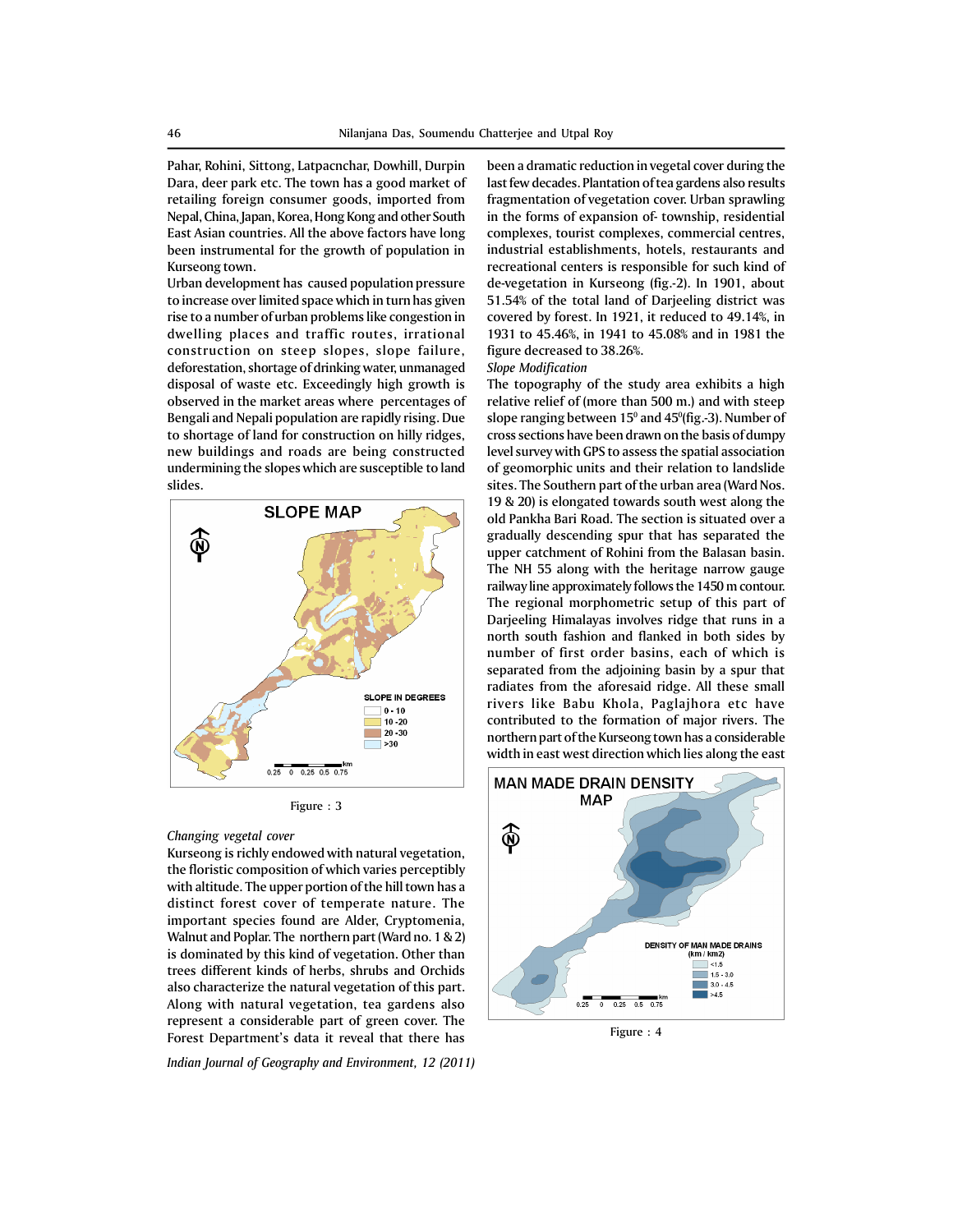facing cliff of Mahaldiram – Senchal ridge that steeply descends to Rinchengtong Khola. The whole area is covered by gneiss dominated metamorphic rocks of Darjeeling formation. So geomorphologically and geologically this zone is very fragile and prone to soil erosion and land slides. The landslide sites are closely associated with streams. The slope failure events have been found to be more probable along the valley side slopes. Another problem of the area is flash flood during high intensity rain fall which causes scouring along the base of the valley side slope.

# *Expansion of settled area*

From the field data analysis it has been found that the settlements are more concentrated towards the central the market area of Kurseong town (Ward nos.



Figure : 5

1, 2, 9,10,17,18 & 19).Spatial variability in availability of transport facilities and other urban amenities has caused uneven distribution of settlement over the urban space(fig-4). The density of settlement in the central part is 1050 per Sq Km. Immigrants in Kurseong has created excessive pressure on land and burgeoning population prefer lands in the fringe areas or in the congested areas which results in expansion of settlement in vulnerable zones.

## Construction of multistoried buildings

House types and pattern of their distribution indicate the economic condition and reflect the social status of the owner. Kurseong town presents an interesting scenario in this regard. From the household survey it is found that most of the housing units are either pucca or semi – pucca. Only 1% of the houses are kuccha (Fig. 5). Owing to scarcity of space, multistoried buildings of concrete structure have been constructed to house a large population within the town. But it may be pointed out that Kurseong is a hill town and concrete construction is environmentally not preferable. Besides this, unscientific utilization of space have also yielded hazardous results.

#### *Intensification of settlement*

Employment opportunity in the urban centre attracts the rural people. Excess population needs land for



Figure : 6

settlement causing intensification of settlement in the core areas. Buildings have been constructed without plans violating rules and regulations in many cases. From the settlement density map, it is evident that higher concentration of settlement is found in Ward nos. 1, 2,9,10,17,18,19 and 20, where density is 200 dwelling units per km<sup>2</sup>. As the distance increases from the heart of the town, density of settlement becomes thinner. Accessibility is a major problem in any mountainous terrain and the poor are unable to afford personal means of transport. Therefore, they concentrate in and around the centre which is one of the major causes of housing congestion in the urban core.

#### *Man made drains*

Man made drains and sewerages are very important urban features. Density of manmade drains (Fig. - 6) is highest along the central tracts. In Ward nos. 6,7,11,12 13 and 15 the density is more than 9km/ km2 where as lower density is found in Ward nos. 1,2, 3, 4,8, 14, 17,19 and20. Very low density is observed in the parts of Ward nos. 1,2,10, 19 and 20. From the field observation it can be said that marginal parts of the fringe wards are having least drainage density. *Waste disposal*

A major problem faced by the people of Kurseong town is disposal of wastes. There is no proper disposal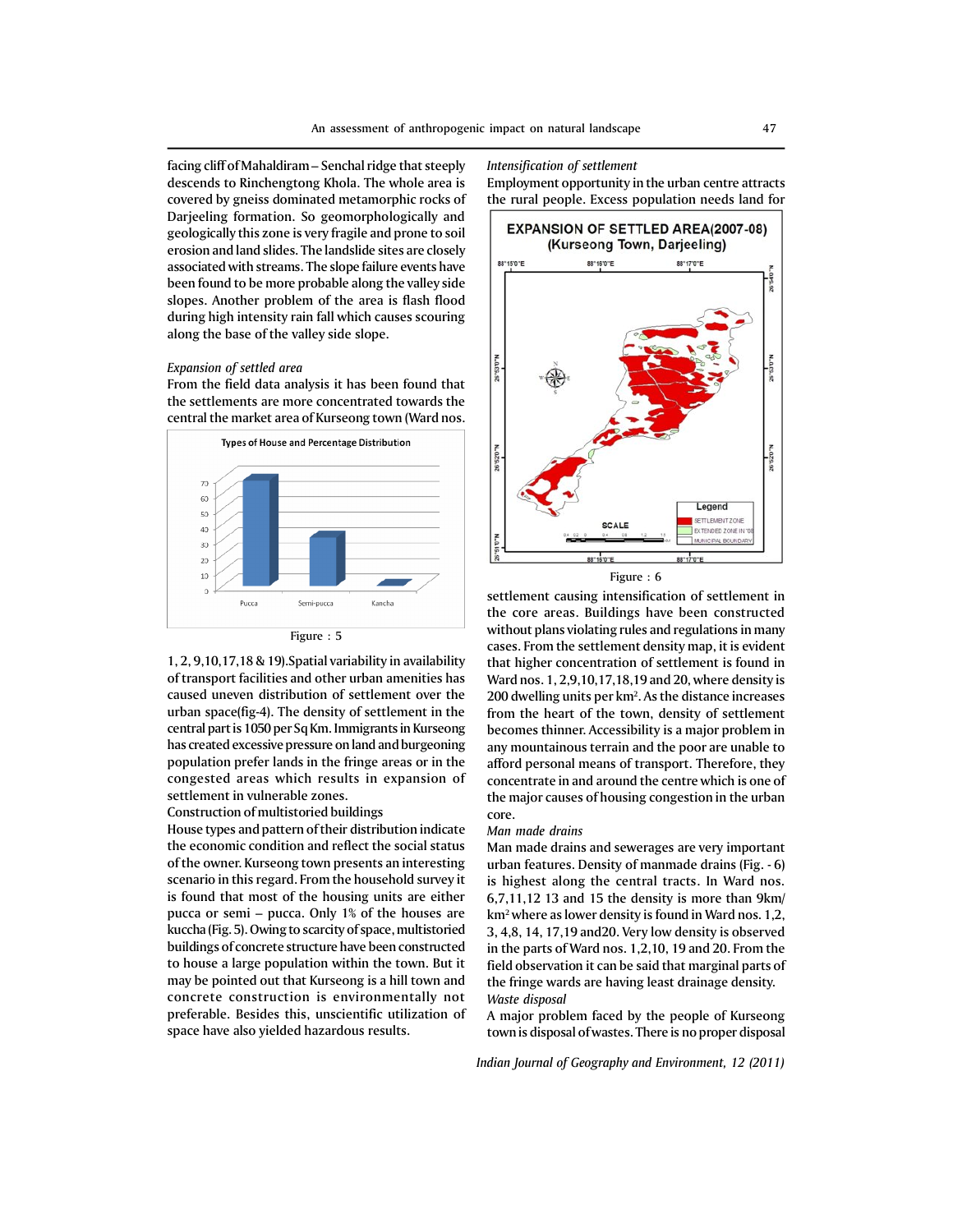site with advanced management technology in the municipal area. Volume of waste generated daily is 6 MT. and these wastes are directly thrown to the jhoras without grading and treatment. These are mainly responsible for blockage of Jhora. The road side dustbins are not adequate to hold domestic and municipal garbage. Very limited number of dustbins in the marginal wards is also a problem. Along with solid waste problem, sewerage system is also poor in the study area. A partial sewerage system was developed in kurseong town in1918 to serve 10 community latrines and a few houses in the market area. More than 736 low cost sanitary latrines were made to eliminate the system of removal of night soil by head load. Recently one centralized septic tank has been constructed in ward no.14 for proper treatment and discharge of sewerage.

# Impact of anthropogenic activity on environment

Development and environmental problems are two facets of a single process. With the fast growth of kurseong as an urban centre, impact of human beings on natural environment increased with time. As a result, the urban centre is now facing some environmental problems.

Along with the physical environmental problems, the Kurseong dwellers are also experiencing deterioration of the living condition and health problems caused by





*Indian Journal of Geography and Environment, 12 (2011)*

inadequate and contaminated water, poor sanitation and drainage, absence of solid waste management, improper sewerage system, air pollution, deficient public transport, unhealthy public housing, precarious housing, road congestion etc.

*Landslide and soil erosion*

Landslide is one of the most important problems of Kurseong having higher probability to appear in more destructive way in future. But the local authority has not yet seriously addressed the issue in any of their planning programmes. Indiscriminate replacement of forest cover by dwelling units or other constructions ignoring the natural drainage and other environmental systems along the steep mountain slopes of Kurseong urban area has aggravated the problem to the hazardous extent. There are at least 20 landslide sites within this municipal area (Fig. 7 ). The incidences of landslide mostly occur during monsoon. Observation and enquiries in regard to the landslide events reveal the following important points.

Landslide phenomena are particularly associated with high energy mountainous environment having moderate to high relief and subject to period of high rainfall. Complex sets of physical factors are responsible for slope instability e.g. geology (rock type, structure, joint and crack etc.); hydrology (surface runoff, through flow, drainage network etc.); geomorphology (nature of terrain, landform character and association, degree and aspect of slope, intensity of weathering and types of other geomorphological processes involved etc.); climate (intensity and amount of precipitation, temperature etc.) and above all the characteristics of surface materials (texture, porosity, moisture transfer and holding capacity, shear strength etc.).The natural processes of slope failure have largely been magnified by strong anthropogenic modifications of landscape through agriculture, settlement, pasturing, mining, water resource capturing, road construction etc.

# *Drinking water scarcity*

Scarcity of drinking water is a serious problem in Kurseong town that culminates in a crisis during the dry months. The situation becomes so worse that people of some localities are compelled even to purchase water. Impervious nature of the country rocks and very high degree of slope are the two important factors, that pose restriction to recharging processes. The terrain being composed of gneiss and other equivalent metamorphites of various mineralogical compositions does not allow rainwater percolation to greater depth. As such, surface run off constitutes the major output component of the local hydrology. Figure : 7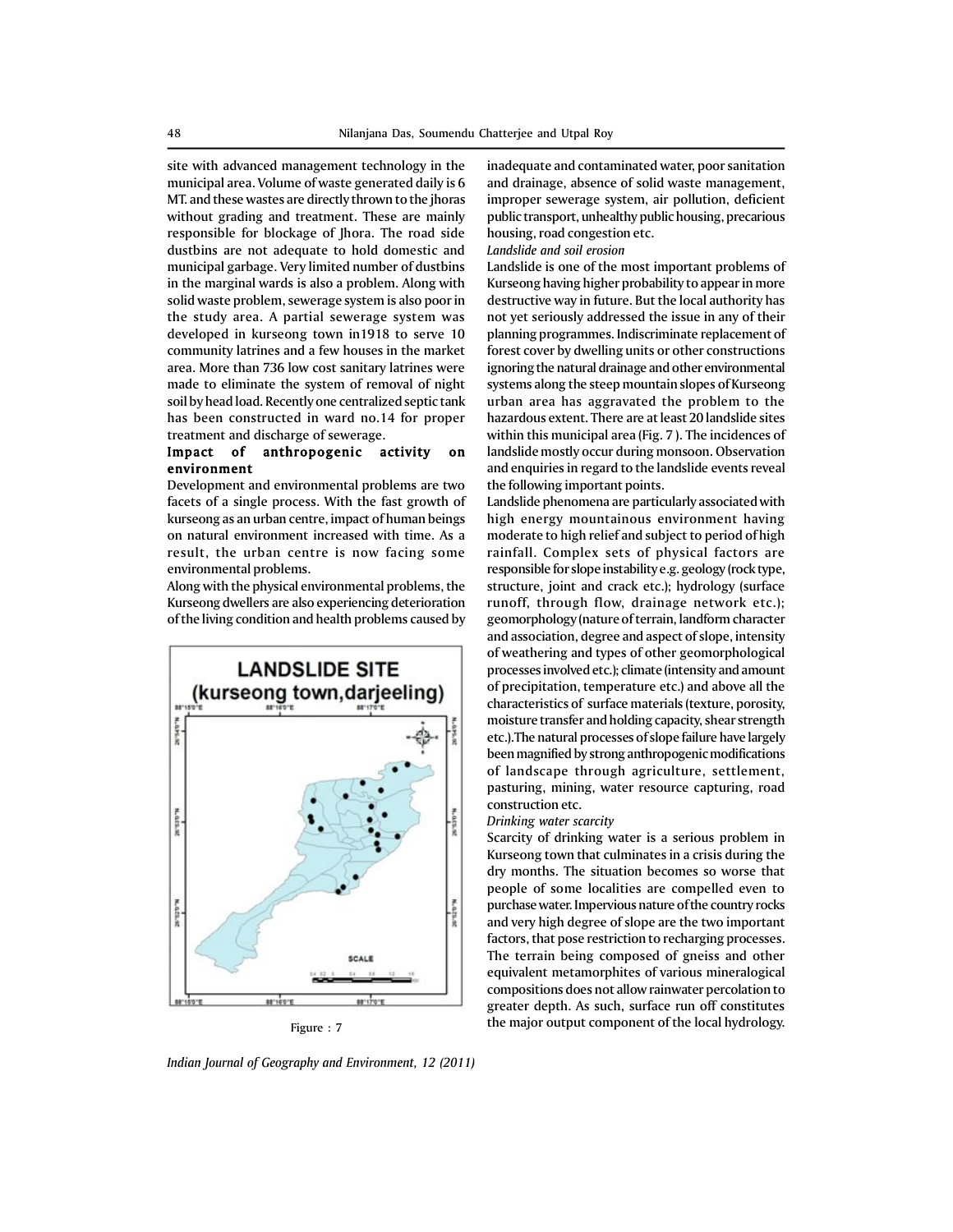

This portion of the basin thus experiences negative water budget temporarily during lean season. The higher degree of slope is also responsible for ready drainage of rainwater as surface run-off leaving very short period of time for recharging, and whatever amount of water is recharged, a major share of it is drained quickly as through flow. Furthermore, indiscriminate forest felling, concretization of slope surfaces etc. play additive roles to hinder recharging processes. Increase in the use of water for various commercial activities is another major factor leading to water scarcity in the town.

Survey reveals that the problem of water scarcity is not equally suffered in all the municipal wards (Fig. 8) ). In many cases, natural scarcity has been supplemented by municipal water supply that has lessened the degree of suffering. But in general the areas of steeper slope, lower drainage density, and higher concentration of population, the scarcity of water is much higher.

# *Traffic Congestion*

Unplanned growth of Kurseong Township in a situation of acute land scarcity, has led to the problem of traffic congestion along most of the major motorable roads. Rapid increase in the number of vehicles, plying between Siliguri and Darjeeling, and expansion of



commercial activities in Kurseong and consequent extension of transport both in terms of connectivity and frequency, are responsible for large-scale congestion within Kurseong town(Fig. 10). The major arterial roads have been constructed parallel to the contours across the cliff slope. As such, there is little or no opportunity to expand the roads in their width. Moreover, the buildings and dwelling units have been constructed closely to the roads without leaving any space for road expansion.

It has been tried to manage the congestion problem by construction of parallel roads which are still far behind the requirement. The down flow of vehicles towards Siliguri from Darjeeling are diverted along Pankhabari Road to release pressure on NH-55 along which only upward flow to Darjeeling is allowed. Though, this has significantly reduced congestion along NH-55 within the market area, but in other major roads like Dowhill Road, portion of the Hill Cart Road away from the Kurseong Railway Station (towards Siliguri) etc. are still facing serious traffic congestion problem. Siliguri bound vehicle flows from different directions and converge at the central transport node near Railway station and create congestion. It has been found from the flow count survey along the major roads of the town that number of Darjeeling bound vehicles along Hill Cart Road remains considerably high all the day after 9 AM and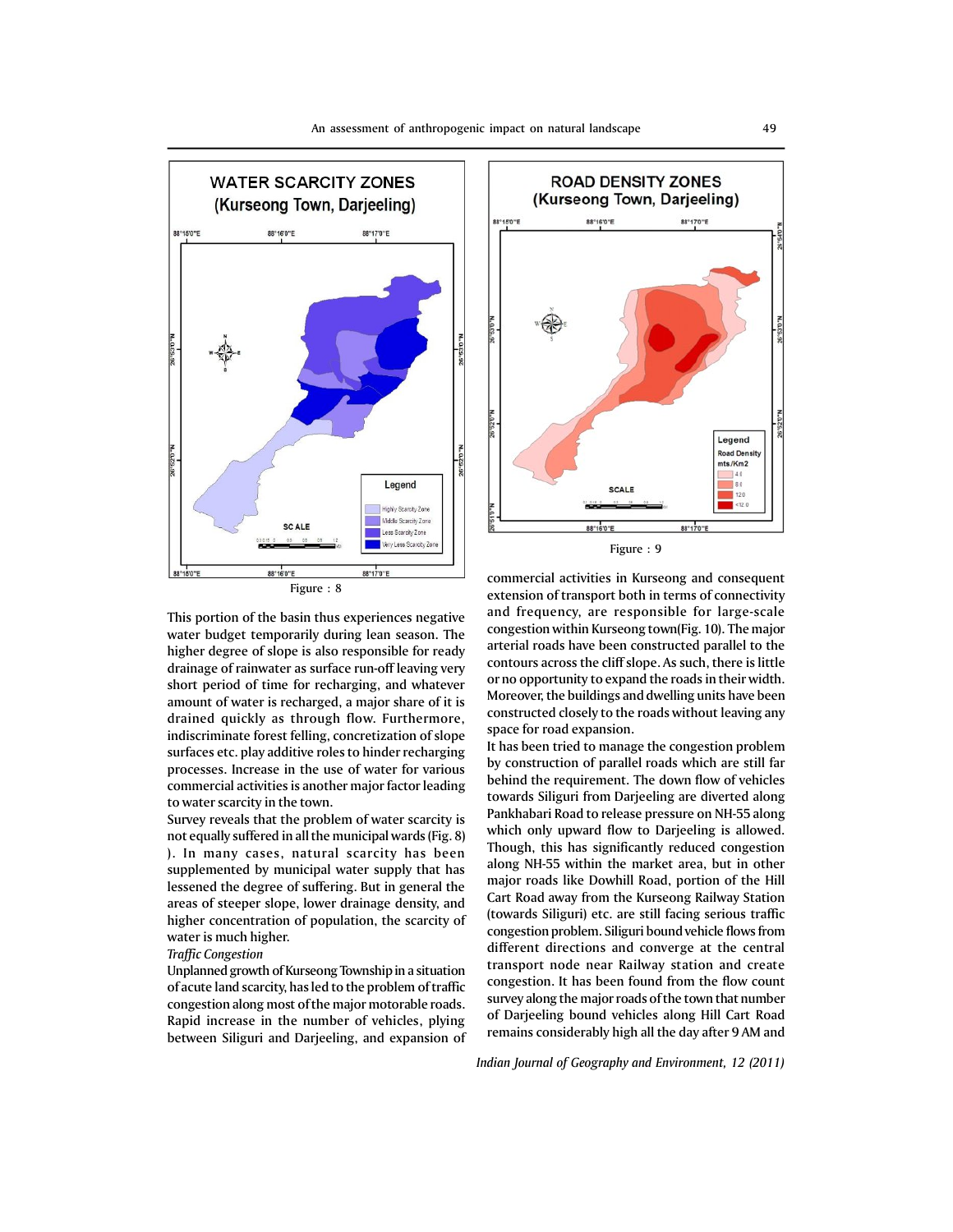

create congestion. Sometimes the flow comes to a halt during the peak hours. Dowhill Road is another channel of flow that remains busy throughout the day and congestion problems are faced in every now and then.

From survey and post field data analyses it has been found that the areas under Ward Nos..-5,6,7,11 are more facilitated by good transport while in Ward Nos.- 1,2,10,19 and 20 road density is moderate and less density is found in Ward nos.-4,8,15,16,17 and 18.So this may be said that more transport facility as well as road density found in the market centre of town while the marginal wards are suffering from lack of transport facility (Fig. 9 ).

#### *Population Congestion*

Kurseong town has a population of 40,019 according to the census of 2001. Out of this, 20,410 are male and 19,609 are female. There is highest number of population in Ward No-4 (4,043) when the lowest is in Ward No-11 (1,018). More than 2000 population is found in Ward Nos.-2, 4, 5, 7, 8, 9, 13, 14 and 17. Moderate range of population (1500-2000) is present in Ward Nos. - 1, 10 16, 18, 19 and 20. Relatively lower population (1000-1500) exists in Ward Nos.-3, 6, 11, 12 and 15. According to 2001 census, total population of Kurseong town was 40,019 but within only 6 years the number of population reached to 61,416 (Fig. 11). *Building Congestion*

Frequency of houses and buildings used for other

*Indian Journal of Geography and Environment, 12 (2011)*



purposes (shops, hotels, service centres etc.) have been studies all across the municipal wards using grid method. Maps have been prepared on the basis of data thus colleted. Concentration of houses / buildings has attained maximum value around the market and circular zones (elongated along NH-55) of diminishing house frequency surround that central high-density core. It is interesting to note further that, though the market hub having an area of only 0.75 km2 approximately, has house / building density as high as 1800 units per km<sup>2</sup> while the density diminishes dramatically away from NH-55 on its both sides. In the peripheral areas of the municipality house frequency has reduced to values between 100 and 200 units / km<sup>2</sup>. Accessibility to the market and availability of regular transport facility can be considered as the factors that have played dominant role in choosing dwelling sites. Physically this area is more vulnerable to slope failure. Unregulated and irrational constructions in this area provide impetus to landslide phenomena. Number and frequency of landslide events have gone up during the last few years.

#### *Health Hazards*

Increasing trend of diseases like T.B., Hepatitis, Diarrhoea, liver diseases, heart diseases, Cirrhosis of liver, Anemia, stomach disease etc. has worsened the health scenario of Kurseong town. Inadequate treatment facility, non availability of modern instruments technology and lack of adequate expert medical officers etc are the principal hindrances in extending health services.

# *Feature of AIDS*

AIDS has become an alarming threat to the inhabitants of Kurseong town where the incidence of AIDS is increasing at high rate. The disease is mostly prevalent among the transport workers. 83% of AIDS patients are drivers, 9% are helpers ( Khalasi) and 2-3% are the students(Table-1). The youths of 20-45 years age group are the poor victims of this disease.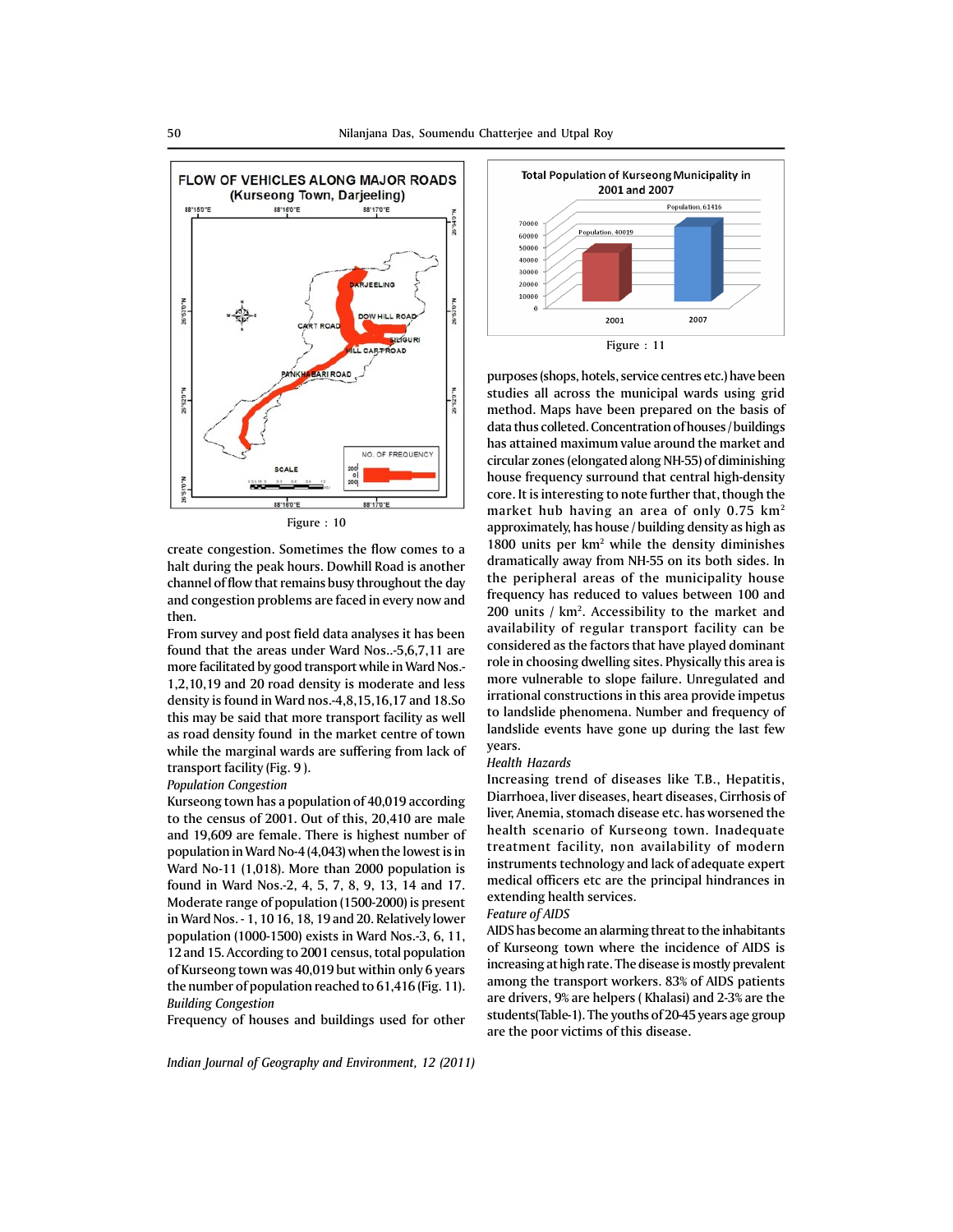| Months       | Occupation wise AIDS affected Number of patients |                |          |                |                     |        | Total |
|--------------|--------------------------------------------------|----------------|----------|----------------|---------------------|--------|-------|
|              | <b>Drivers</b>                                   | Khalasi        | Laborers | Student        | <b>Business man</b> | Others |       |
| April-'07    | 7                                                |                |          |                |                     |        | 8     |
| May-07       | 7                                                | -              |          |                |                     | -      | 7     |
| June-07      | 9                                                |                |          |                |                     |        | 9     |
| July-07      | 5                                                | -              |          |                | ۰                   |        | 7     |
| August-07    | 5                                                | $\overline{2}$ |          | -              |                     |        | 8     |
| September-07 | 3                                                |                |          |                |                     |        | 5     |
| October-07   | 3                                                |                |          |                |                     |        | 3     |
| November-07  | 5                                                |                |          |                |                     |        | 5     |
| December-07  | 6                                                |                |          |                |                     |        | 6     |
| January-08   | 4                                                | 3              |          | -              | -                   |        | 7     |
| February-08  | 3                                                | ٠              |          |                |                     |        | 5     |
| March-08     | 6                                                |                |          |                |                     |        | 6     |
| Total        | 63                                               | 6              | っ        | $\overline{2}$ | 2                   |        | 76    |

TABLE-1: Occupation wise Distribution of AIDS affected people(April 07-March 08):

Lack of hospitals, lower number of doctors per head, insufficient hospital beds, lack of medicines, private clinic, nursing home, health centers and specialist doctors, lack of awareness about HIV & AIDS- all these problems are instrumental in recent spread of HIV and AIDS. Following table (Table-2) depicts the prevalence of other communicable and non-communicable diseases in the area.

TABLE- 2: Average number of reported cases of major Diseases (April 07-March 08) Communicable disease:

| Sl no. | οf<br>Type     | March            |       | November |                |                  |       |  |
|--------|----------------|------------------|-------|----------|----------------|------------------|-------|--|
|        | <b>Disease</b> | <b>Discharge</b> | Death | Sl No.   | <b>Disease</b> | <b>Discharge</b> | Death |  |
|        | T.B.           | 41               |       |          | T.B.           | 15               |       |  |
|        | Hepatitis      |                  |       |          | Hepatitis      | 10               | v     |  |
|        | Diarrhoea      | 51               |       |          | Diarrhoea      | 26               | v     |  |

# Non communicable-diseases:

| Sl <sub>No.</sub> | <b>Type of Disease</b> |           | March    |               |                | November  |               |
|-------------------|------------------------|-----------|----------|---------------|----------------|-----------|---------------|
|                   |                        | Discharge | Death    | Sl No.        | <b>Disease</b> | Discharge | Death         |
|                   | Liver                  |           | 0        |               | Liver          | 12        |               |
| 2                 | Heart diseases         | 12        | 5        | $\mathcal{L}$ | Heart          | 9         | $\mathcal{P}$ |
|                   |                        |           |          |               | diseases       |           |               |
| 3                 | Cerebro vascular       | 9         | 2        | 3             | Cerebro        | 5         | $\mathcal{P}$ |
|                   |                        |           |          |               | vascular       |           |               |
| 4                 | Cirrhosis of liver     |           | $\bf{0}$ | 4             | Cirrhosis of   | 5         | $\mathcal{L}$ |
|                   |                        |           |          |               | liver          |           |               |
| 5                 | Anemia                 | 11        | $\Omega$ | 5             | Anemia         | ำ         | 0             |
| 6                 | Stomach                | 29        | 0        | 6             | Stomach        | 28        |               |

Source : Kurseong Sub-divisional Hospital

## 4. Discussion

The present study pursues the out balanced urbanization in Kurseong town and its consequences in terms of physical and socio-economic stresses on the urban landscape. Increase in population beyond the sustainable limit is the most important concern that has exposed the urban dwellers to all kinds of vulnerabilities imposed. Limited scope for the local economy to flourish and restriction imposed by nonavailability of space to accommodate increasing population are the roots of every hazard experienced in this age-old town. In spite of sufferings of the people from all such problems, no significant long term management strategy has been taken up by the administrative authorities. This has aggravated the problems to the serious extent.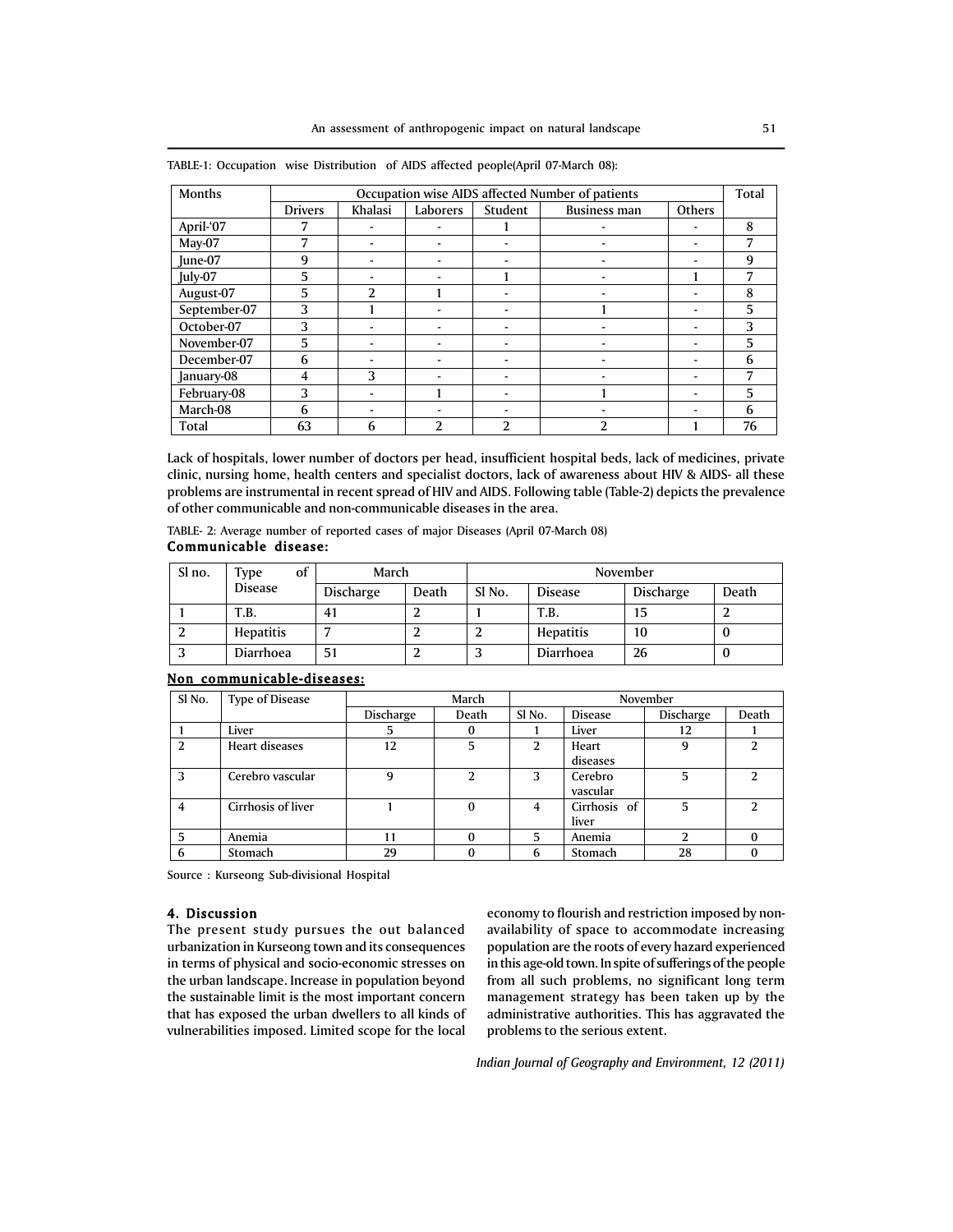Following are the major findings of this research -

Population of the town is growing at very high rate, which has apparently attained an alarming level. Population of Kurseong increased from only about 10,000 in 1901 to about 30,000 in 1991. But during the next 7 years Total population of the urban centre has doubled. In 2007, total population reached 62,000.

In spite of fabulous increase in population, the territorial domain of the urban area could not expand as it is surrounded by steep slopes of mountain ridges and spurs leaving the urban area with only possibility to sprawl in the form of narrow strip along the main road. This has led the population density to increase. Currently population density has attained a value as high as 10,000 person /km² in many of the municipal wards.

Increasing population within a limited space has compelled the economically marginalized people to be pushed in environmentally marginalized areas. Thus the ecologically fragile areas have been irrationally occupied that has triggered many environmental hazards, like- landslide, flash flood, scarcity of water etc.

Irrationally designed constructions have been built up on irrationally chosen vulnerable sites. Steeper mountain slopes have been indiscriminately de-vegetated for constructional purposes; natural drainage lines have been either blocked or diverted without considering the local slope; construction of road obliterating local hydro-geological setting etc. have been instrumental in causing physical hazards. As such, the numbers of landslide sties have gone up. Most of them are occurring within the zone of high landslide susceptibility. Currently certain areas within the municipal area have become highly vulnerable to landslide.

The economy of the town is not competent to absorb its total population. Closure of many tea gardens has posed serious threats to the economic potentiality of the area. More than 45% of the households fail to earn only Rs. 6000/- per month. More than 10% of the total populations are living a miserable life in the slums.

Urban dwellers in Kurseong are maintaining a poor health status. They have been found to suffer from Tuberculosis, hepatitis, Cirrhosis of Liver etc. Number of HIV positive patients (currently 76) exhibits a rising trend.

Tremendous pressure of vehicles on the main and arterial roads within the town and

*Indian Journal of Geography and Environment, 12 (2011)*

consequent congestion is another problem faced by the local inhabitants.

Population pressure within the municipal area has gone up to such an extent that it has become very difficult for the municipal authority to provide basic services to the urban dwellers. Inefficient drainage and sewerage system, solid waste collection and disposal insufficient supply of drinking water etc. have crippled the urban life. Strategies to manage landslide problem, fulfill the demand for water, mange the solid waste are to be formulated immediately and to be implemented without further delay.

## 5. Conclusion

Management of urban problem is a way in which urban potentiality is well saved and effected as well as the urban infrastructure and all of the facilities will be defined in a positive way along with the reduction and mitigation of urban problems. Some important strategies may be taken up for sustainable growth of Kurseong town.

- (i) The micro level Integrated Resources Planning.
- (ii) Conservation oriented planning of the resources;
- (iii) The environmentally sustainable farming techniques
- (iv) Integrated Man Biosphere Programme implementation
- (v) Active involvement of the local people in the urban management process.
- (vi) Integrated forest and Watershed Management;
- (vii) Sustainable eco-tourism Industry;
- (viii) Large-scale 'orchid' culture and floriculture may be developed on a cooperative basis;
- (ix) Animal husbandry should largely be extended;
- (x) Dairy industry is to be developed on commercial basis;
- (xi) Extension of mushroom culture and development of mushroom industry;
- (xii) The environmental impact assessment has to be done before development planning;
- (xiii) Transformation of marginal and undeveloped habitats through educational improvement, health care, transport improvement, credit and marketing etc.

## **References**

- Burrough, P.A. and McDonnell, R.A. (1998): *Principles of Geographical Information System*; Oxford University Press, New York.
- Chang, K. (2002): *Introduction to Geographical Information Systems;* Tata McGraw-Hall Publishing Company Limited, New Delhi.
- Chorley, R.J.; Schumm, A. S. and Sugden, E.D. (1984):